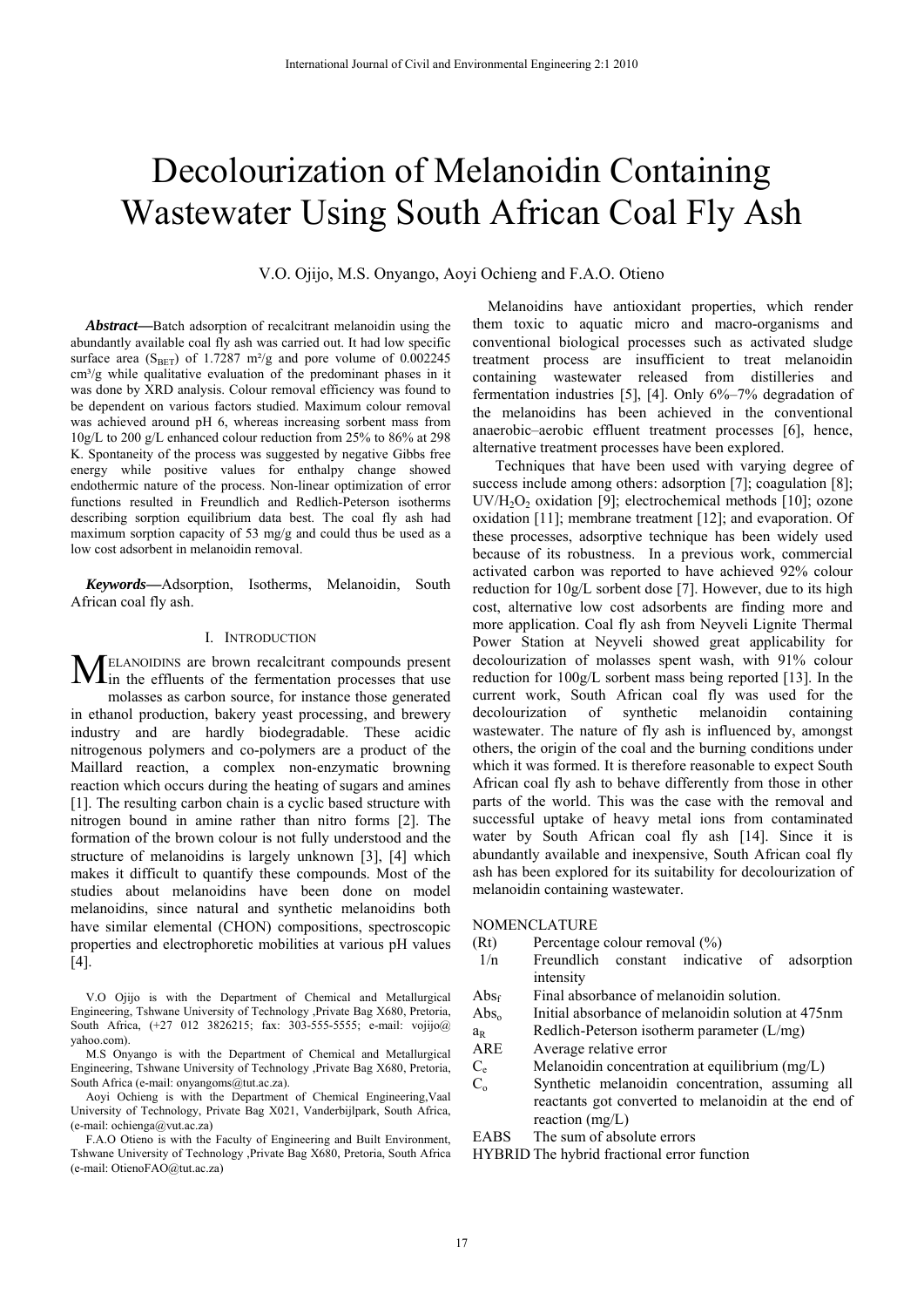| $k_{\rm f}$ | Freundlich constant indicative of sorption capacity |  |  |  |  |  |
|-------------|-----------------------------------------------------|--|--|--|--|--|
|             | (L/g)                                               |  |  |  |  |  |
| $K_{L}$     | Langmuir adsorption constant $(L/mg)$               |  |  |  |  |  |
| $K_{R}$     | Redlich-Peterson the isotherm parameter $(L/g)$     |  |  |  |  |  |
| m           | Mass of activated carbon $(g)$                      |  |  |  |  |  |
| <b>MPSD</b> | Marquardt's percent standard deviation              |  |  |  |  |  |
| $q_e$       | Melanoidin uptake at equilibrium (mg/L)             |  |  |  |  |  |
| qm          | Langmuir parameter, maximum sorption capacity       |  |  |  |  |  |
|             | (mg/g)                                              |  |  |  |  |  |
| R           | Universal gas constant $(8.314J/mol.K)$             |  |  |  |  |  |
| $R^2$       | Linear coefficient of determination                 |  |  |  |  |  |
| $R_{\rm I}$ | Langmuir separation or equilibrium parameter        |  |  |  |  |  |
| <b>SSE</b>  | The sum of squares of errors                        |  |  |  |  |  |
| V           | Volume of melanoidin solution (L)                   |  |  |  |  |  |
| ß           | Redlich-Peterson isotherm parameter                 |  |  |  |  |  |
|             |                                                     |  |  |  |  |  |

#### II. MATERIALS AND METHODS

## *A. Sorbate*

Melanoidin was prepared by mixing 4.5 g of glucose  $(G8270 \text{ D}-(+)$ , Sigma-Aldrich), 1.88 g of glycine  $(G7126,+)$ reagentplus TM>=99%, Sigma-Aldrich) and 0.42 g of sodium bicarbonate with 100ml of distilled water and then heated for 7 h at 95 °C After heating, 100ml of water was added [15]. The prepared solution had an initial chemical oxygen demand (COD) value of 16490 mg/L from which dilute solutions were prepared. The solutions' pH were adjusted by 0.1M NaOH and 0.1M NaCl.

## *B. Sorbent*

The fly ash utilised in this investigation was an unclassified grade obtained from Lethabo Power Station in South Africa and collected using an electrostatic precipitator. This was washed with distilled water and dried at 105 °C in an oven for 24 hours before use.

The mineralogical composition of the fly ash was determined by the X-ray diffraction analyses for the qualitative evaluation of the common and predominant phases within the ash. X-ray diffraction studies were carried out using an X-ray diffractometer (PANalytical, Philips PW 1710) with Cu Kα radiation at 40 kV and 50 mA. The X-ray pattern was recorded for 20 from 10 $\degree$  to 65 $\degree$  at a scan rate of 1.2 $\degree$  min<sup>-1</sup>.

As evident from Fig. 1, the coal fly ash consists mostly of mullite  $(AI_6Si_2O_{13})$ , quartz  $(SiO_2)$ , a small amount of hematite  $(Fe<sub>2</sub>O<sub>3</sub>)$  and calcium oxide (CaO) with large characteristic peaks of quartz  $(SiO<sub>2</sub>)$ . This composition is similar to that reported for fly ash investigated elsewhere for removal of various phenols from water [16].

The specific surface area ( $S<sub>BET</sub>$ ) of 1.7287 m<sup>2</sup>/g and pore volume of  $0.002245$  cm<sup>3</sup>/g were determined from the adsorption-desorption isotherm of nitrogen at -196 ˚C using the Micrometrics (TriStar 3000) Surface Area and Porosity Analyzer.



Fig. 1 XRD pattern for coal fly ash

#### *C. Batch adsorption experiments*

For each adsorption experiment, accurately weighed coal fly ash was added into 100 ml of melanoidin solution in a 200ml bottle. The mixture was agitated at 200 rpm in a thermostatic shaker for 24 hours. This was done for three different temperatures: 298K; 308K and 318K. Samples were then filtered using Whatman 42 filter paper and concentrations determined from the absorbance of the solutions at wavelength 475nm [9] using Pharmacia Biotech Ultraspec 3000 UV-Visible spectrophotometer. Readings were taken in duplicate for each solution to check on repeatability and average values recorded.

Percentage color removal  $(R<sub>t</sub>)$  was calculated using the formula:

$$
R_t = \frac{Abs_o - Abs_f}{Abs_o} \times 100
$$
 (1)

where  $\text{Abs}_{0}$  is the initial absorbance while  $\text{Abs}_{f}$  is the final absorbance.

Melanoidin uptake was calculated by:

$$
q_e = \frac{(C_o - C_e)V}{m} \tag{2}
$$

where  $q_e$  is the specific uptake in mg/g at equilibrium,  $C_0$ and  $C_e$  are the initial and final concentration in mg/L, respectively, V the volume in litres of melanoidin solution and m is the mass of coal fly ash in grams.

#### III. RESULTS AND DISCUSSIONS

#### *A. Effect of Initial Concentration of Solution*

As expected, it can be seen from Fig. 2 that increase of initial concentration decreases decolourisation efficiency. At a temperature of 298 K, increase of initial concentration from 946 mg/L to 5864 mg/L reduces decolourization from 67% to 26%. This is due to saturation of adsorption sites at higher concentrations.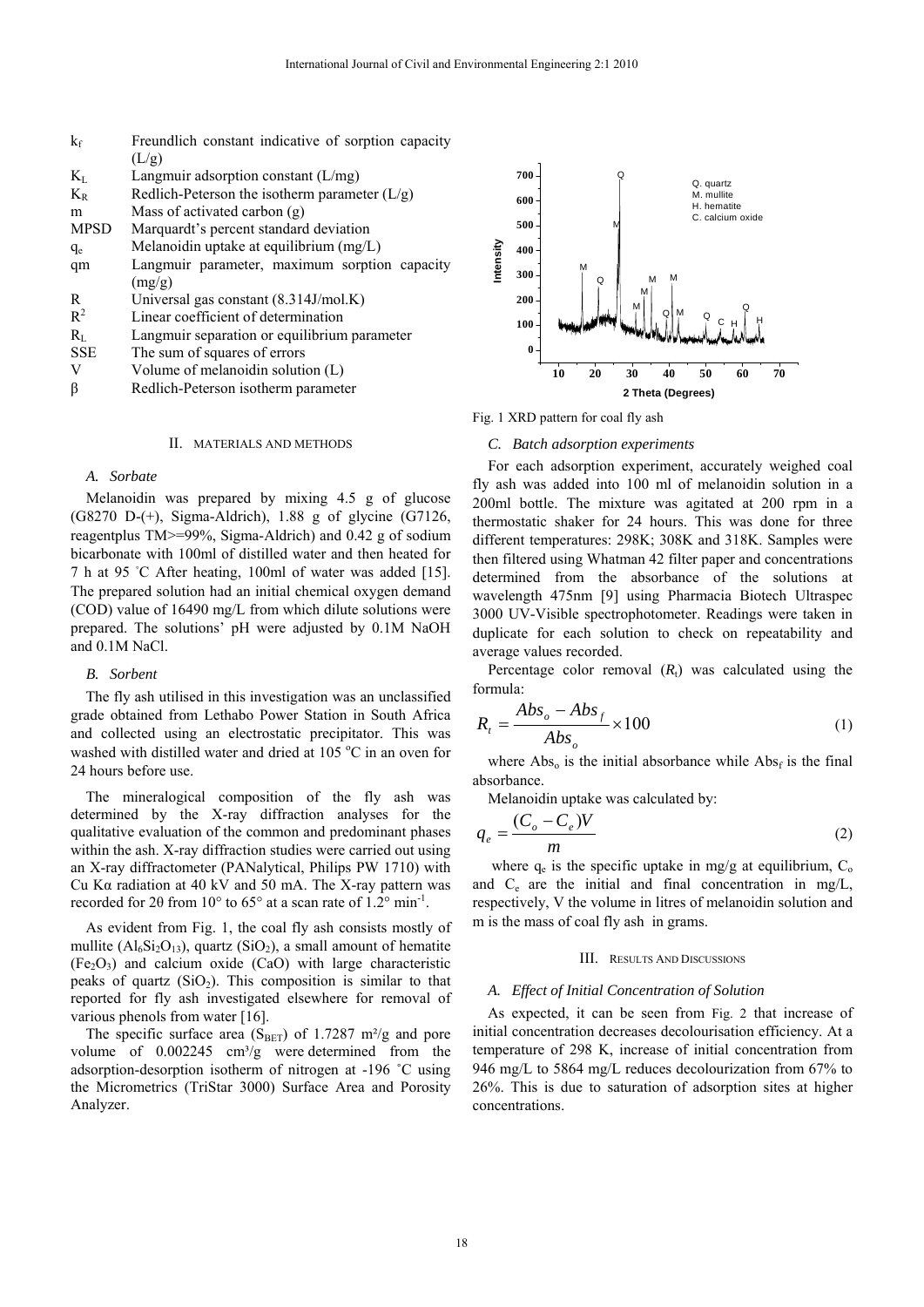

Fig. 2: Effect of initial sorbate concentration on colour removal (sorbent mass 5g; pH 7; particle size 106-150 mm)

#### *B. Effect of sorbent mass*

The effect of coal fly ash dosage on colour reduction was investigated for different initial concentrations, 1482 mg/L, 2951 mg/L and 5933 mg/L. As shown in Fig. 3, increasing the sorbent dosage enhanced colour reduction till around 15g for an initial concentration of 1482 mg/L. Beyond this dosage, there was only a marginal increase in colour reduction. The increase in colour reduction was due to increased availability of sorption sites as sorbent dose was increased. However, sorption uptake is reduced with increased sorbent dose. Increasing sorbent mass from 1 g to 25 g resulted in a decrease in sorption capacity from 38 mg/g to 5 mg/g for initial concentration of 1482 mg/L since there were increased sorption sites which remained unoccupied by the sorbate. Optimized sorbent dosage of 5 g as well as initial concentration of 1482 mg/L was then chosen for subsequent experiments.

## *C. Effect of Initial pH of Solution*

The pH of solution is one of the most important parameters in the adsorption investigations. Different pH values (2 to 12) were studied for their effect on colour reduction at initial concentration of 1482 mg/L and a temperature of 298 K. As shown in Fig. 4, the optimum pH value for melanoidin removal was found to be around pH 6 with colour removal efficiency of 54%. However, for convenience of treatment of effluent to meet South African standards, the optimized pH was fixed at 7 for further studies.



Fig. 3 : Effect of sorbent mass on colour reduction (temp 298K; pH 7; particle size 106-150mm )



Fig. 4 : Effect of initial solution pH on colour removal (temp 298 K; initial conc. 1482 mg/L; sorbent mass 5 g; particle size 106-150mm)

## *D. Effect of Particle Sizes*

Effect of particle sizes on colour removal was investigated for different initial concentrations. Particle sizes of 45 mm-53 mm; 53 mm-90mm; 90 mm-106 mm and 106 mm-150 mm were used. For these particle size ranges, the effect of the size on colour reduction was not profound as shown in Fig. 5 Sorbent of particle sizes between 106 mm- 150 mm was chosen for other experiments, since reduction of the size beyond this did not result in any better colour removal.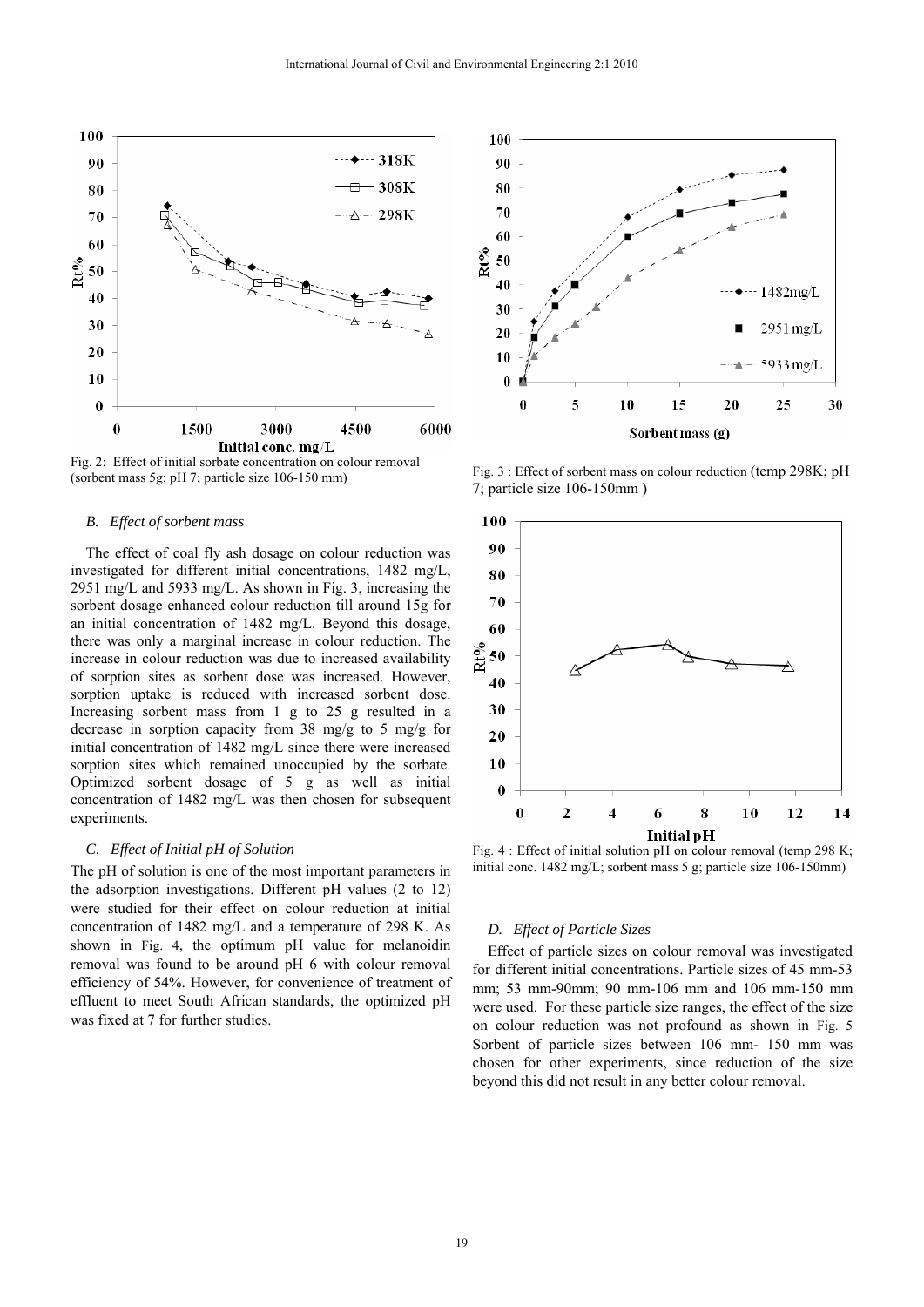

Fig. 5: Effect of particle size on colour reduction (temp 298 K; pH 7; sorbent mass 5 g; initial concentration 1482 mg/L)

## *E. Effect of Temperature*

Effect of temperature on coal fly ash sorption capacity was studied for different initial concentrations. As shown in Fig. 6, increase of temperature increased sorption capacity for all the initial concentrations studied. This could be attributed to endothermic nature of the sorption process. For initial concentration of 2542 mg/L, sorption capacity increased from 30 mg/g to 47 mg/g as temperature was raised from 298 K to 318 K. The enhanced sorption may be as a result of an increase in the mobility of the solute molecules with an increase in their kinetic energy, and the enhanced rate of intraparticle diffusion of sorbate with the rise of temperature.



Fig. 6: Effect of temperature on sorption capacity (Sorbent mass 5 g; particle size 106-150mm; pH 7)

#### IV. ADSORPTION ISOTHERMS

The analysis of the equilibrium data by fitting them onto

different isotherm models is an important step to find the suitable model that can be used for design process. Three commonly used isotherm equations: Langmuir; Freundlich and Redlich-Peterson were used. Non-linear optimization method was used to determine the isotherm model parameters as listed in Table I. The parameters were determined by minimizing five non-linear statistics: SSE; HYBRID; MPSD; ARE and EABS as described by Allen *et al.* [17]. Sum of normalized errors (SNE) was obtained and used as an indicator as to which isotherm had the best fit to experimental equilibrium data. Table II shows a summary of the errors associated with the three isotherm models studied.

## *A. Langmuir Isotherm*

Langmuir isotherm model assumes a number of factors: monolayer sorption on a set of distinct localized sorption sites; no interaction between sorbed species; all sites are energetically equivalent; the adsorbent is structurally homogeneous among others and is represented by [18]:

$$
q_e = \frac{q_m K_L C_e}{1 + K_L C_e} \tag{3}
$$

where  $q_e$  (mg/g) is melanoidin uptake at equilibrium,  $q_m$  $(mg/g)$  is the Langmuir maximum sorption capacity,  $K_L$ (L/mg) is Langmuir adsorption constant and  $C_e$  (mg/L) is the concentration at equilibrium.

 Minimization of HYBRID error resulted in better determination of Langmuir parameters for 298 K and 318 K isotherms. While for 308 K isotherm, SSE optimization resulted in lowest SNE value, hence a better determination of the parameters. Table I shows the Langmuir parameters for the three temperatures. Langmuir isotherm does not represent the best fit to experimental data as can be observed from the relatively larger error values in Table II.

## *B. Freundlich Isotherm*

.

The well known Freundlich isotherm is often used for heterogeneous surface energy systems and is represented by the equation [19]:

$$
q_e = k_f C_e^{\frac{1}{n}}
$$
 (4)

where  $q_e$  (mg/g) is the equilibrium sorption capacity,  $k_f$ (L/g) is Freundlich constant indicative of sorption capacity,  $C_e$  (mg/L) is the equilibrium concentration and n is the Freundlich constant indicative of adsorption intensity.

 Freundlich isotherm parameters obtained by optimization of error functions are as shown in Table I. For the three temperatures studied, HYBRID error minimization resulted in lowest SNE values. The isotherm model resulted in the best fit to experimental data for 318 K and 308 K since it had the lowest SNE values as shown in Table II. It could then be said that sorption of melanoidin onto the coal fly ash is heterogeneous. Likewise, since 1/n values are below unity for all the temperature, part of the sorption process could be chemical in nature [20]. Graphical comparison of the Freundlich isotherm to others for the three temperatures: 298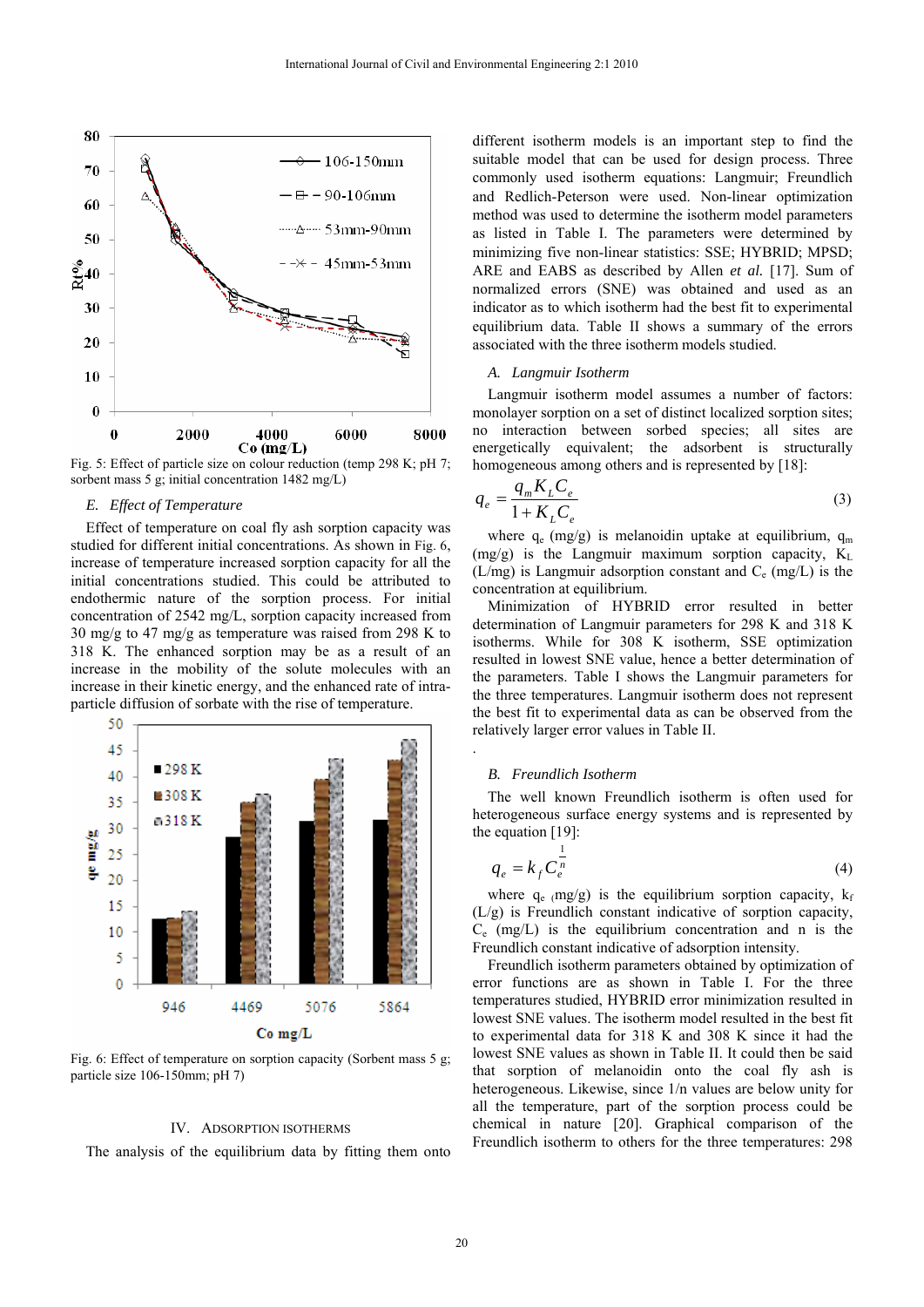K; 308 K and 318 K are showed in Fig. 7, Fig. 8 and Fig. 9 respectively.

## *C. Redlich-Peterson Isotherm*

Redlich-Peterson isotherm has three parameters featuring both the Freundlich and Langmuir isotherm equations and may be used to represent adsorption equilibria over a wide concentration range, and can be applied either in homogeneous or heterogeneous systems due to its versatility[20].

It is expressed as [21]:

$$
q_e = \frac{K_R C_e}{1 + a_R C_e^{\beta}}
$$
\n<sup>(5)</sup>

where  $K_R$  (L/g),  $a_R$  (L/mg) and  $\beta$  are the isotherm parameters.

It has two limiting cases: when  $\beta=1$ , the isotherm reduces to Langmuir type; and when  $\beta=0$ , the isotherm transform into a Henry's law equation.

Optimization of HYBRID error function resulted in lowest SNE values for 308 K and 318 K isotherms, whereas minimization of ARE gave the lowest value for the 298 K isotherm. Determined model parameters are as listed in Table I. Compared to other models, Redlich-Peterson was the best fit for experimental data for 298 K isotherm since it had the lowest SNE value as indicated in Table II. For 308 K and 318 K isotherms, error values from Redlich-Peterson were better than those from Langmuir model, even though they were slightly above those from Freundlich model. Therefore, it could be considered to represent the sorption equilibrium data. A graphical comparison to other models for 298 K, 308 K and 318 K isotherms is as shown in Fig. 7, Fig. 8 and Fig. 9 respectively.



Fig. 7 Isotherms for melanoidin sorption onto coal fly ash (temp 298 K; pH 7; sorbent dose 5g; particle size 106-150 mm)



Fig. 8 Isotherms for melanoidin sorption onto coal fly ash (temp 308 K; pH 7; sorbent dose 5g; particle size 106-150 mm)



Fig. 9 (temp 318 K; pH 7; sorbent dose 5g; particle size 106-150 mm)

#### V. ADSORPTION THERMODYNAMICS

Thermodynamic consideration of an adsorption process is needed to conclude whether the process is favourable or not. Gibbs free energy change  $\Delta G^{\circ}$ ; enthalpy  $\Delta H^{\circ}$ , and entropy  $\Delta S^{\circ}$ were obtained from the experiments carried out at different temperatures 298K, 308K and 318K. The relationship of these thermodynamic parameters with sorption equilibrium constant  $K_L$  is given by the equation [22]:

$$
\ln K_L = \frac{-\Delta G^{\circ}}{RT} = \frac{\Delta S^{\circ}}{R} - \frac{\Delta H^{\circ}}{RT}
$$
 (6)

where Δ*G*<sup>o</sup> is the standard free energy change (J/mol), *R* the universal gas constant (8.314 J/mol K), and *T* is the absolute temperature (K).

A plot of  $ln K<sub>L</sub>$  against 1/T yields a straight line with the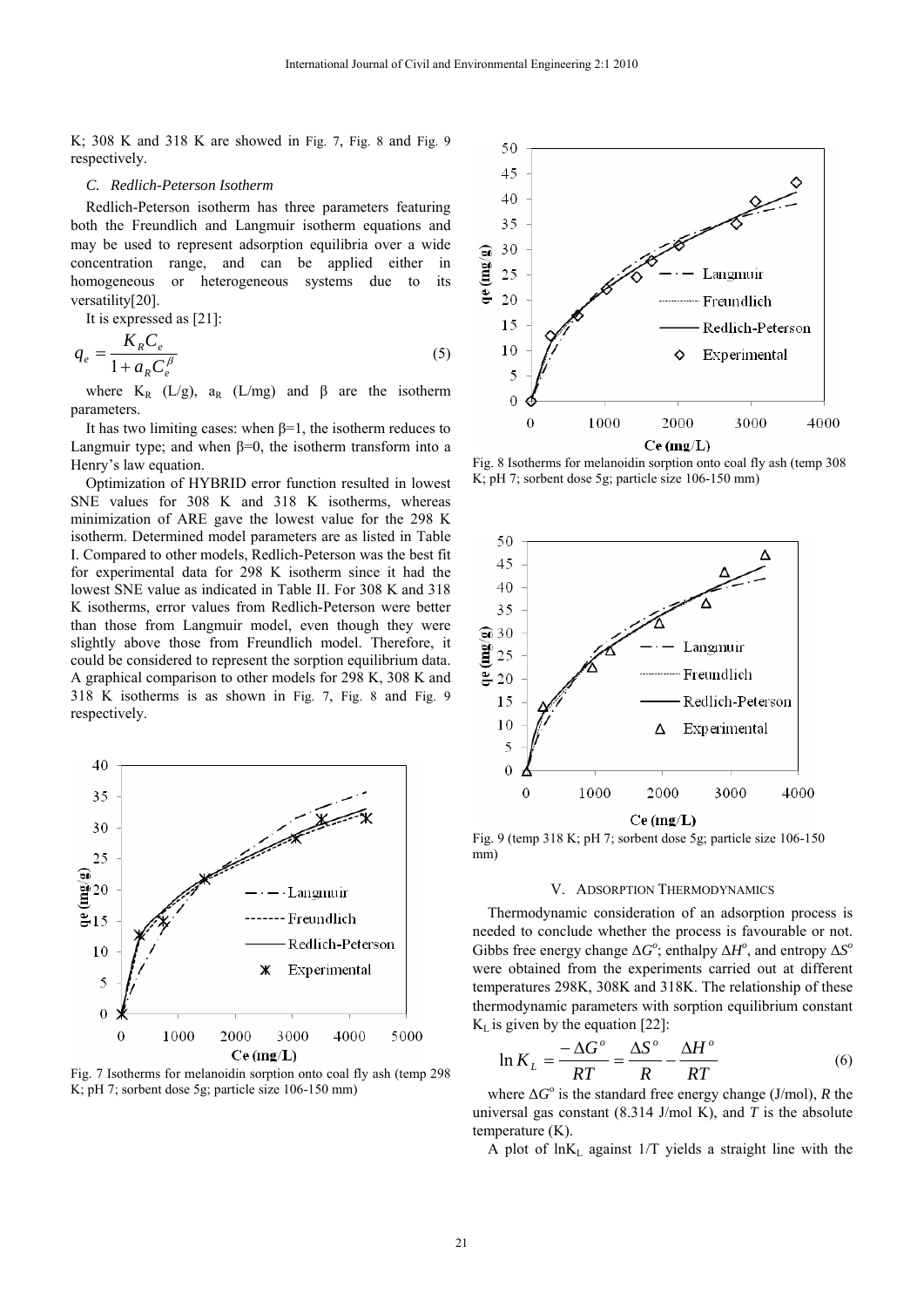intercept of  $\Delta S^0/R$  and a slope of  $\Delta H^0/R$ . The thermodynamic parameters as are given in Table III. The negative values of the Gibbs free energy change confirms the feasibility of the process and indicates spontaneous nature of sorption of melanoidin at all the temperatures studied. The value of  $\Delta G^{\circ}$  decreases from -8.67 kJ/mol to -10.44 kJ/mol, thus indicating that the adsorption of melanoidin on the coal

fly ash becomes more favourable with increasing temperature [23]. The positive value of  $\Delta H^{\circ}$ , 17 kJ/mol, points to the fact that the sorption process was endothermic, whereas the positive value of  $\Delta S^{\circ}$ , indicated increased randomness at the solid-solute interface during adsorption.

TABLE I LANGMUIR, FREUNDLICH AND REDLICH-PETERSON CONSTANTS FOR MELANOIDIN ADSORPTION

|       | Langmuir     |              | Freundlich   |        | Redlich-Peterson |            |        |
|-------|--------------|--------------|--------------|--------|------------------|------------|--------|
| Temp. | $K_L$ (L/mg) | $q_m$ (mg/g) | $K_f$ (L/mg) | n      | $K_R$ (L/g)      | $a_R(L/g)$ |        |
| 298 K | 0.0005       | 53.5988      | 1.3298       | 2.6195 | 4.2810           | 3.1791     | 0.6171 |
| 308 K | 0.0007       | 53.5988      | 0.7384       | 2.0351 | 3.5467           | 4.6763     | 0.5115 |
| 318 K | 0.0008       | 56.2028      | 0.9109       | 2.0972 | 3.7658           | 4.0147     | 0.5264 |

TABLE II SUMMARY OF ERRORS FOR VARIOUS TYPES OF ISOTHERMS

|       | Error<br>Function |          | Freundlich | Redlich-Peterson |
|-------|-------------------|----------|------------|------------------|
| Temp  |                   | Langmuir |            |                  |
| 318K  | <b>SSE</b>        | 83.8075  | 26.2041    | 26.4932          |
|       | <b>HYBRID</b>     | 64.0509  | 20.5221    | 20.8244          |
|       | <b>MPSD</b>       | 17.6983  | 8.9061     | 8.9946           |
|       | <b>ARE</b>        | 12.3045  | 6.2033     | 6.2563           |
|       | <b>EABS</b>       | 22.9954  | 12.7983    |                  |
|       | <b>SNE</b>        | 5        | 2.1970     | 2.2181           |
|       |                   |          |            |                  |
| 308 K | <b>SSE</b>        | 57.4369  | 13.6087    | 13.7904          |
|       | <b>HYBRID</b>     | 36.1939  | 8.7298     | 8.8688           |
|       | <b>MPSD</b>       | 14.2456  | 6.4867     | 6.5484           |
|       | <b>ARE</b>        | 8.7431   | 4.1029     | 4.1408           |
|       | <b>EABS</b>       | 18.9181  | 9.2874     | 9.3626           |
|       | <b>SNE</b>        | 5        | 1.8937     | 1.9133           |
|       |                   |          |            |                  |
| 298 K | <b>SSE</b>        | 69.2191  | 5.5458     | 4.5861           |
|       | <b>HYBRID</b>     | 99.4526  | 9.5729     | 9.1305           |
|       | <b>MPSD</b>       | 25.6655  | 7.5067     | 7.6393           |
|       | <b>ARE</b>        | 14.6095  | 4.2882     | 3.8008           |
|       | <b>EABS</b>       | 16.8312  | 5.0291     | 4.1202           |
|       | <b>SNE</b>        | 5        | 1.0612     | 0.9607           |

Values in bold represents minimum sum of normalized errors (SNE)

TABLE III THERMODYNAMIC PARAMETERS FOR SORPTION OF MELANOIDIN AT DIFFERENT TEMPERATURES

| Temp<br>(K) | $\Delta G^{\circ}$ (KJ/mol) | $\Delta H^{\circ}$<br>(KJ/mol) | $\Delta S^{\circ}$ (J/mol.K) | $R^2$  |
|-------------|-----------------------------|--------------------------------|------------------------------|--------|
| 298         | $-8.67$                     |                                |                              |        |
| 308         | $-9.55$                     | 17.8                           | 88.8                         | 0.9858 |
| 318         | $-10.44$                    |                                |                              |        |

## VI. CONCLUSION

Sorption of melanoidin onto the South African coal fly ash was found to be dependent on various process variables as temperature, initial concentrations, initial solution pH and sorbent mass. Rising temperature favoured removal efficiency. pH 6 was found to be optimum while particle size ranges considered did not have any profound effect on colour reduction. Equilibrium adsorption showed the system followed Freundlich and Redlich-Peterson isotherms. With a maximum adsorption capacity of 53 mg/g, the South African coal fly ash can be successfully be used to decolourize melanoidin containing wastewater.

#### ACKNOWLEDGMENT

V.O. Ojijo would like to thank International Foundations for Science (IFS) for financial support as well as Tshwane University of Technology for granting him scholarship.

#### **REFERENCES**

- [1] M. Plavsic, B. Cosovic, and C. Lee, "Copper complexing properties of melanoidins and marine humic material.," *Sci. Total Environ,* vol. 366, pp. 310–319, 2006.
- [2] L. Benzingpurdie, J. A. Ripmeester, and C. M. Preston, "Elucidation of the nitrogen forms in melanoidins and humic-acid by N-15 cross polarization magic angle spinning nuclear magnetic-resonance spectroscopy," *J. Agric. Food Chem,* vol. 31, pp. 913-915, 1983.